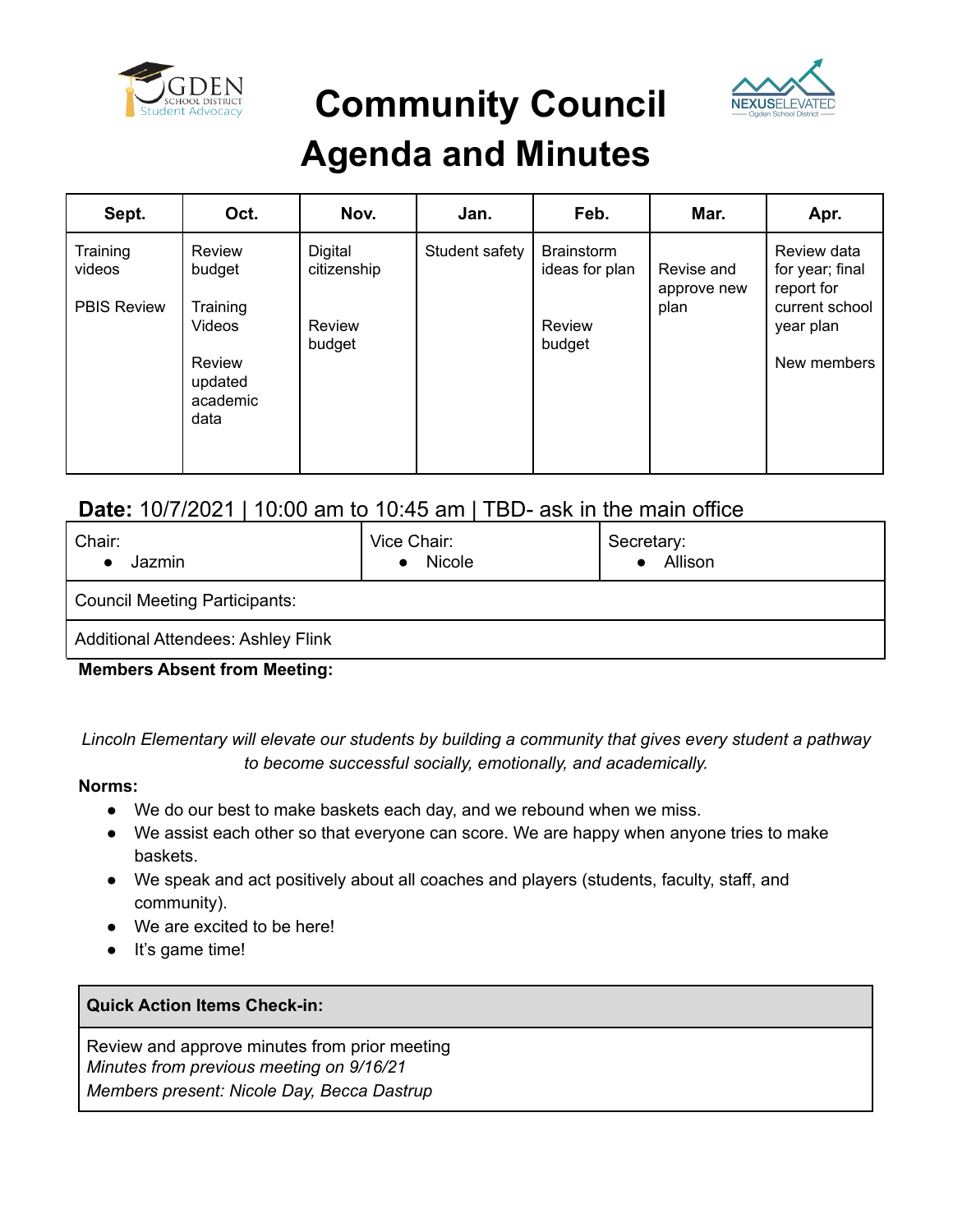

## **Community Council Agenda and Minutes**



*Members watched the training video from the state to review community council responsibilities and expectations. We reviewed the school-wide PBIS plan for the year. Members discussed ideas for recruiting additional members, including some social media presence and possible video recordings to send to parents that explain the role of community council. Nicole expressed concerns over the lack of sidewalk ramp leading to the new crosswalk.*

Updates on prior action items:

#### **New Business:**

Review Budget (Becca)

#### **Land Trust:**

- \$73,925 total
- approx \$68000: reading tutors salary, data binders
- \$5000: left in budget to spend on school plan

Review Updated Academic Data (Jileen)

#### **Acadience:**

1.Reading: -April 2021: 50% at reading level -Aug 2021: 34% at reading level -Goal : 60% on reading level at end of year

2. Math: -New this year, still figuring out

#### **Parent/Family Survey**

- Encourage parents to fill out survey to receive input from community about school business

Staff Parking lot: block off with cones after 8am to remind parents not to drop off there